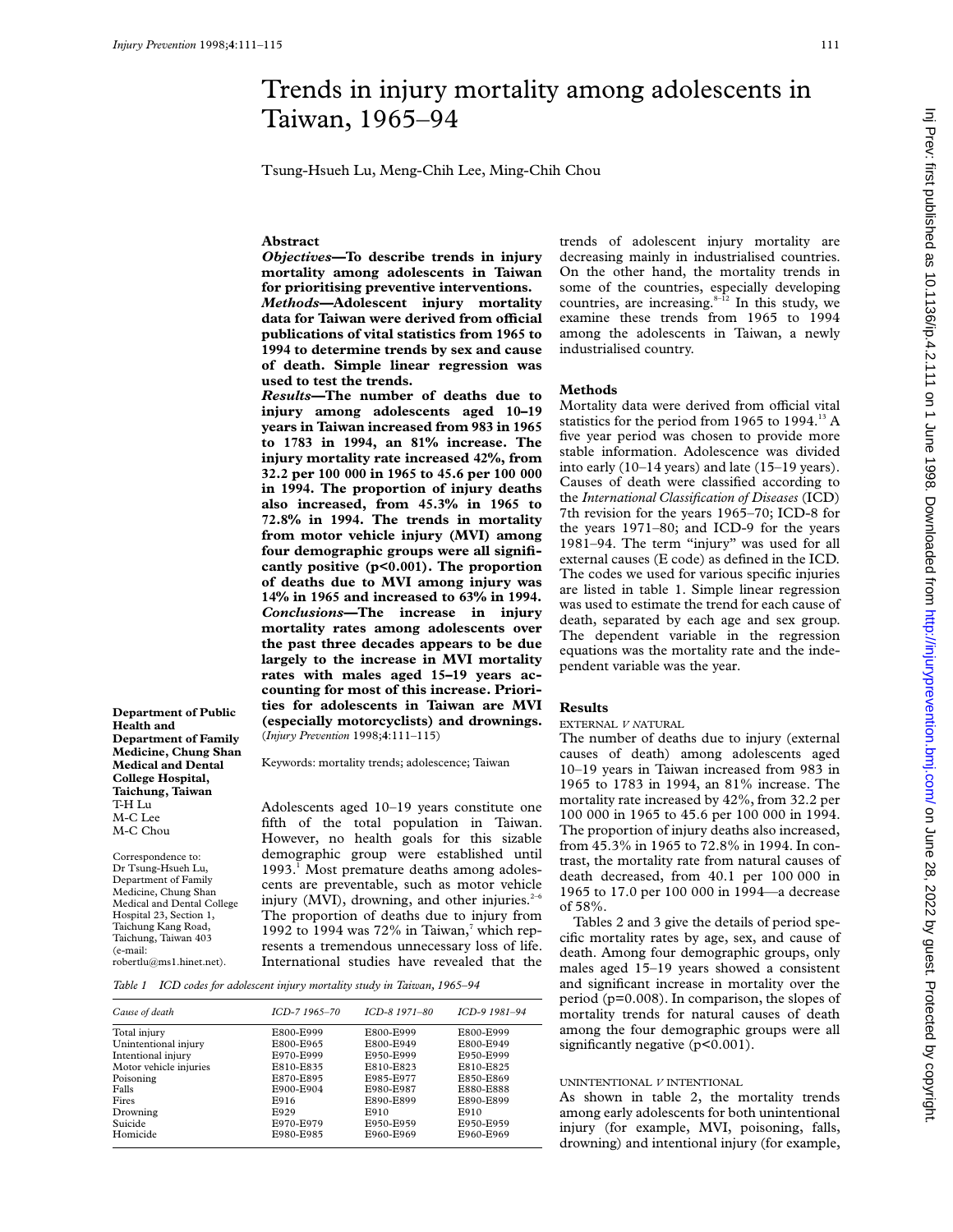*Table 2 Injury mortality trends among early adolescents (10–14 years) in Taiwan from 1965–69 to 1990–94 per 100 000*

|                      | Sex | Time period |             |             |         |         |         |                   |                                                                      |         |
|----------------------|-----|-------------|-------------|-------------|---------|---------|---------|-------------------|----------------------------------------------------------------------|---------|
| Cause of death       |     | 1965-69     | $1970 - 74$ | $1975 - 79$ | 1980-84 | 1985-89 | 1990-94 | Total %<br>change | $\beta$ Value                                                        | p Value |
| Total                | M   | 67.69       | 59.27       | 53.85       | 49.22   | 46.14   | 41.48   | $-38.73$          | $-1.0004$                                                            | 0.0003  |
|                      | F   | 46.77       | 38.08       | 33.02       | 29.64   | 27.51   | 25.99   | $-44.42$          | $-0.7942$                                                            | 0.0034  |
| Natural              | M   | 36.82       | 29.85       | 24.88       | 20.45   | 18.93   | 15.13   | $-58.92$          | $-0.8322$                                                            | 0.0006  |
|                      | F   | 33.10       | 26.46       | 21.52       | 18.23   | 15.06   | 13.24   | $-59.99$          | $-0.7817$                                                            | 0.0007  |
| Total injury         | M   | 30.87       | 29.42       | 28.97       | 28.77   | 27.22   | 26.35   | $-14.65$          | $-0.1680$                                                            | 0.0008  |
|                      | F   | 13.67       | 11.63       | 11.50       | 11.40   | 12.45   | 12.75   | $-6.70$           | $-0.0128$                                                            | 0.7998  |
| Unintentional injury | M   | 28.56       | 28.27       | 28.26       | 27.88   | 26.28   | 25.28   | $-11.49$          | $-0.1300$                                                            | 0.0104  |
|                      | F   | 11.32       | 9.80        | 10.38       | 10.46   | 11.81   | 12.15   | 7.34              | 0.0586                                                               | 0.2093  |
| MVI                  | M   | 4.52        | 4.86        | 5.88        | 7.57    | 8.77    | 11.28   | 149.67            | 0.2698                                                               | 0.0011  |
|                      | F   | 2.91        | 2.89        | 3.97        | 4.64    | 5.26    | 6.97    | 139.71            | 0.1605                                                               | 0.0017  |
| Poisoning            | M   | 0.62        | 0.50        | 0.57        | 0.50    | 0.71    | 0.33    | $-46.76$          | $-0.0051$                                                            | 0.4727  |
|                      | F   | 0.65        | 0.71        | 0.46        | 0.61    | 0.66    | 0.58    | $-11.67$          | $-0.0020$                                                            | 0.6809  |
| Falls                | M   | 1.03        | 0.95        | 1.06        | 1.28    | 0.71    | 0.66    | $-35.66$          | $-0.0134$                                                            | 0.2672  |
|                      | F   | 0.36        | 0.27        | 0.48        | 0.57    | 0.51    | 0.31    | $-14.23$          | 0.0032                                                               | 0.6344  |
| Fires                | M   | 0.98        | 0.58        | 0.43        | 0.52    | 0.60    | 1.15    | 16.50             | 0.0057<br>0.0093<br>$-0.2442$<br>$-0.0587$<br>$-0.0382$<br>$-0.0713$ | 0.7233  |
|                      | F   | 0.79        | 0.23        | 0.44        | 0.66    | 0.68    | 0.80    | 1.94              |                                                                      | 0.4468  |
| Drowning             | M   | 15.14       | 16.82       | 15.92       | 15.41   | 12.78   | 9.12    | $-39.75$          |                                                                      | 0.0520  |
|                      | F   | 4.08        | 3.52        | 3.39        | 2.58    | 3.45    | 2.23    | $-45.41$          |                                                                      | 0.0511  |
| Intentional injury   | M   | 2.31        | 1.15        | 0.71        | 0.89    | 0.93    | 1.07    | $-53.74$          |                                                                      | 0.1890  |
|                      | F   | 2.35        | 1.82        | 1.12        | 0.94    | 0.64    | 0.60    | $-74.49$          |                                                                      | 0.0032  |
| Suicide              | M   | 2.03        | 0.97        | 0.61        | 0.54    | 0.56    | 0.45    | $-78.01$          | $-0.0526$                                                            | 0.0463  |
|                      | F   | 2.07        | 1.51        | 0.94        | 0.59    | 0.46    | 0.23    | $-89.06$          | $-0.0726$                                                            | 0.0014  |
| Homicide             | M   | 0.28        | 0.16        | 0.10        | 0.31    | 0.31    | 0.35    | 25.76             | 0.0057                                                               | 0.2612  |
|                      | F   | 0.27        | 0.29        | 0.12        | 0.35    | 0.15    | 0.17    | $-39.01$          | $-0.0039$                                                            | 0.4262  |

suicide and homicide) were not significant. Table 3 shows that the trends for unintentional injury mortality among late adolescents were statistically significant and positive (p=0.006 for males, p=0.0001 for females). Conversely, the trends for intentional injury mortality were negative (p=0.037 for males, p=0.003 for females).

The proportion of deaths due to MVI among all injuries was 14% in 1965 and increased to 63% in 1994. Table 2 and 3 show that the trends for MVI mortality among the four demographic groups were all significantly positive (p<0.001). The mortality rates from MVI among late adolescents increased even more sharply—an increase of 512% for males and 541% for females between 1965–69 and 1990– 94, respectively. Males aged 15–19 years showed a persistent increasing trend, with an

MOTOR VEHICLE INJURY

through 1990–94, the male/female MVI mortality ratio was around 1.5 among early adolescents and 3.5 to 4.5 among late adolescents. Figure 1 presents mortality rates from selected major causes of injury among adolescents from 1965–69 to 1990–94.

# DROWNING

Drowning was the first leading cause of death among adolescents aged 10–19 years from 1965 to 1975 and then declined to second since 1976, where it has remained until the present. Nevertheless, drowning was the leading cause of death among the males aged 10–14 years from 1965 to 1990. Both early and late adolescents did not show any significant decrease in drowning mortality rates during the study period (tables 2 and 3). On the average, about 350 adolescents died by drowning each year during the study period.

annual increase of 2.3%. From 1965–69 *Table 3 Injury mortality trends among late adolescents (15–19 years) in Taiwan from 1965–69 to 1990–94 per 100 000*

| Cause of death       | Sex     | Time period |             |         |         |         |         |                   |               |         |
|----------------------|---------|-------------|-------------|---------|---------|---------|---------|-------------------|---------------|---------|
|                      |         | $1965 - 69$ | $1970 - 74$ | 1975-79 | 1980-84 | 1985-89 | 1990-94 | Total %<br>change | $\beta$ Value | p Value |
| Total                | M       | 115.86      | 115.13      | 135.65  | 127.19  | 143.57  | 133.26  | 15.02             | 0.9363        | 0.0711  |
|                      | $\rm F$ | 78.70       | 66.30       | 60.52   | 51.94   | 50.75   | 49.36   | $-37.28$          | $-1.1562$     | 0.0045  |
| Natural              | M       | 49.04       | 42.73       | 38.16   | 31.00   | 26.68   | 24.10   | $-50.85$          | $-1.0286$     | 0.0001  |
|                      | F       | 42.39       | 36.52       | 30.34   | 22.41   | 20.40   | 18.48   | $-56.40$          | $-1.0048$     | 0.0009  |
| Total injury         | M       | 66.83       | 72.40       | 97.49   | 96.20   | 116.89  | 109.16  | 63.35             | 1.9647        | 0.0081  |
|                      | F       | 36.31       | 29.78       | 30.17   | 29.53   | 30.35   | 30.88   | $-14.96$          | $-0.1490$     | 0.2642  |
| Unintentional injury | M       | 47.67       | 59.87       | 88.62   | 84.96   | 107.02  | 102.12  | 114.21            | 2.3431        | 0.0063  |
|                      | F       | 14.50       | 16.29       | 20.96   | 21.91   | 25.31   | 28.05   | 93.50             | 0.5472        | 0.0001  |
| MVI                  | M       | 11.52       | 21.11       | 45.94   | 50.72   | 71.32   | 70.51   | 512.33            | 2.5735        | 0.0012  |
|                      | F       | 3.14        | 4.71        | 9.70    | 11.74   | 16.32   | 20.12   | 541.30            | 0.6958        | 0.0001  |
| Poisoning            | M       | 3.11        | 2.93        | 2.75    | 2.43    | 3.04    | 2.46    | $-20.91$          | $-0.0185$     | 0.2135  |
|                      | F       | 2.80        | 3.23        | 3.50    | 2.54    | 2.24    | 1.99    | $-28.89$          | $-0.0456$     | 0.0940  |
| Falls                | M       | 1.20        | 2.41        | 2.33    | 2.57    | 2.46    | 2.69    | 124.19            | 0.0448        | 0.0716  |
|                      | F       | 0.68        | 0.59        | 0.73    | 0.89    | 0.94    | 0.97    | 43.41             | 0.0152        | 0.0099  |
| Fires                | M       | 1.80        | 0.95        | 0.70    | 1.19    | 1.40    | 1.47    | $-18.26$          | 0.0011        | 0.9612  |
|                      | F       | 0.88        | 0.30        | 0.46    | 0.77    | 1.14    | 1.06    | 21.12             | 0.0213        | 0.2069  |
| Drowning             | M       | 17.65       | 18.32       | 19.55   | 15.67   | 17.09   | 12.87   | $-27.10$          | $-0.1798$     | 0.1075  |
|                      | F       | 4.01        | 3.89        | 3.29    | 2.89    | 2.43    | 1.86    | $-53.73$          | $-0.0887$     | 0.0001  |
| Intentional injury   | M       | 19.16       | 12.53       | 8.87    | 11.24   | 9.86    | 7.04    | $-63.22$          | $-0.3785$     | 0.0373  |
|                      | F       | 21.82       | 13.49       | 9.21    | 7.62    | 5.04    | 2.83    | $-87.03$          | $-0.6965$     | 0.0034  |
| Suicide              | M       | 16.62       | 9.91        | 5.94    | 6.73    | 5.84    | 3.83    | $-76.97$          | $-0.4307$     | 0.0221  |
|                      | F       | 20.91       | 12.86       | 8.86    | 7.32    | 4.21    | 1.72    | $-91.75$          | $-0.7054$     | 0.0021  |
| Homicide             | M       | 2.54        | 2.56        | 2.69    | 4.15    | 3.81    | 2.33    | $-8.02$           | 0.0238        | 0.5764  |
|                      | F       | 0.90        | 0.59        | 0.29    | 0.25    | 0.81    | 0.77    | $-14.44$          | $-0.0002$     | 0.9913  |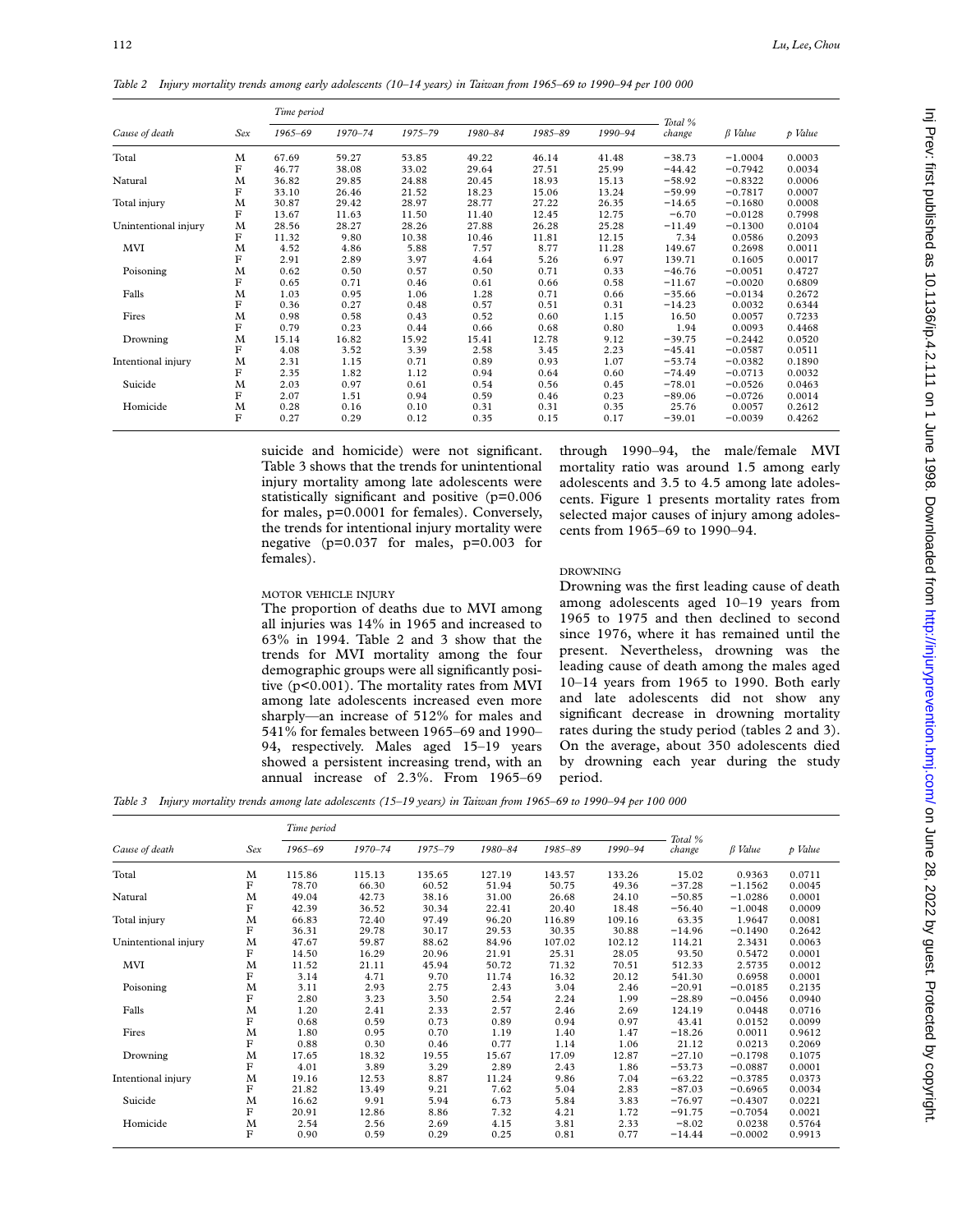

*Figure 1 Mortality rates from selected major causes of injury among (A) early adolescents (10–14 years) and (B) late adolescents (15–19 years) in Taiwan, 1965–69 to 1990–94. Source: Health Statistics II. Vital Statistics, 1965–94.13*

#### SUICIDE AND OTHER INJURIES

Tables 2 and 3 reveal that both early and late female adolescents showed a highly significant decrease in suicide mortality (p<0.005). However, analysis of the data for males did not reveal any significant trends. Figure 2 shows that the mortality rates from suicide among the female aged 15–19 were higher than those of males until 1984. After 1984, the male mortality rate from suicide exceeded the female rate. The death rates for other injuries showed no significant changes (tables 2 and 3).

# **Discussion**

When interpreting mortality trends, we should bear in mind the effect of changes of reporting,



*Figure 2 Mortality rates from suicide among late adolescents (15–19 years) by sex in Taiwan, 1965–69 to 1990–94. Source: Health Statistics II. Vital Statistics, 1965–94.13*



*Figure 3 MVI mortality rates (15–24 years) for selected Asian and western countries.* Source: World Health Statistics Annual, 1995.

coding, and quality of cause of death diagnoses during the study period. The civil registration system in Taiwan is very complete in that every citizen has an ID number at birth. A death certificate can be issued only by a qualified doctor or coroner, and this certificate is required in order to repeal a citizen's civil registration. Therefore, the numerator and the denominator in the mortality rates are complete.

The Office of Health Statistics queries all death certificates when the causes of death were "signs, symptoms, and ill defined" for those aged 45 years old and less.<sup>14</sup> The percentage of deaths in this category was only 3% among adolescents in Taiwan, in contrast to 10% in Israel and South Africa.<sup>15 16</sup>

The coding of injury did not change much from ICD-7 to ICD-9. A previous study has shown that the accuracy of injury related causes of death is better than that of other causes of death.17 Nevertheless, we still cannot rule out the possibility of misclassification or overlapping between unintentional and intentional causes.<sup>18</sup>

In this study, the increase in injury mortality rates among adolescents over the three decade study period appears to be due largely to an increase in MVI mortality rates. According to an international comparison study, the general pattern of mortality trends in MVI among adolescents for most countries was one of a rising mortality at first, followed by a levelling off, and then, in many cases, a decreasing rate. $11$ However, Taiwan has experienced an accelerating increase in MVI mortality among adolescents and the trend is continuing. Figure 3 shows the MVI mortality among adolescents and young adults aged 15–24 years in selected Asian and western countries. When compared with the selected countries, the male mortality rate in Taiwan was the highest. According to the mortality trends and the international comparison, we conclude that MVI has become epidemic among adolescents in Taiwan.

Many changes in traffic patterns have occurred during the last three decades that help explain the mortality trends in MVI. The most important of these is the effect of increasing motorisation. Figure 4 shows the strongly increasing trend in the number of motorcycles and passenger cars over this period. The increase in number of registered motorcycles per 1000 is similar to the increasing MVI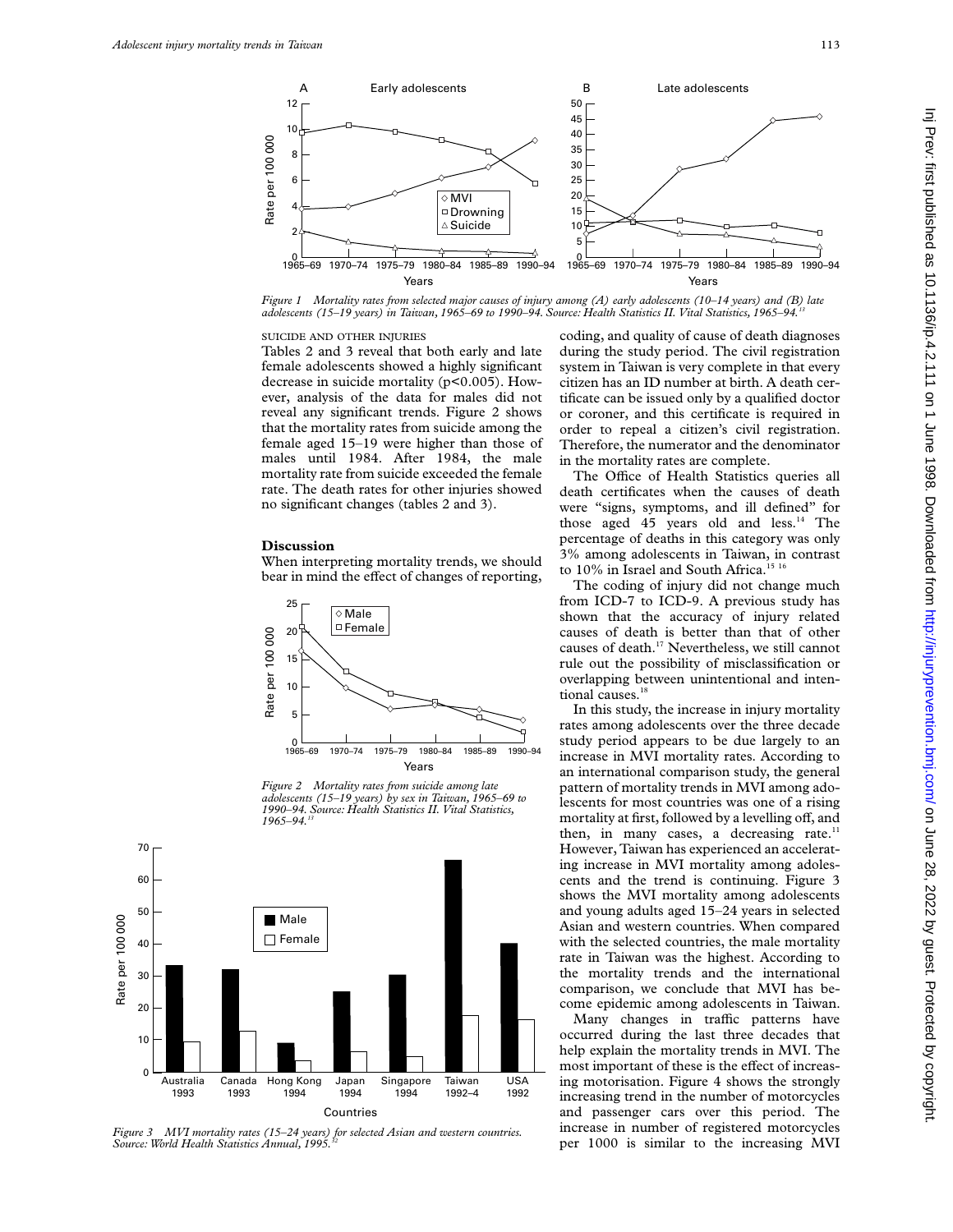

*Figure 4 Registered vehicles in Taiwan, 1966 to 1994. Source: Statistical Abstract of Transportation and* Communications, 1994.<sup>33</sup>

mortality rates. The motorcycle is the most common mode of transportation for short distances in Taiwan and the number of motorcycles has reached 11 million in a population of 22 million. Approximately 74% of all motor vehicles in Taiwan are motorcycles and motorcycle related deaths accounted for 48% of all motor vehicle injury deaths.<sup>19</sup> An adolescent head injury study in Taiwan showed that 72% of the injuries were related to motorcycles.<sup>20</sup>

Yen and Li surveyed 1152 senior high school students (aged 14–19 years) in Hualien County, which has the highest MVI mortality rate in Taiwan, to determine the prevalence of hazardous motorcycling behaviour.<sup>21</sup> For those who reported they had operated a motorcycle within the previous six months, 79% did so without a license, 64% said they drove at a high speed, 61% did not wear a helmet, and 15% drove after drinking. These hazardous behaviours may explain the increasing trend of MVI mortality among adolescents in Taiwan.

Although the mortality trends for drowning were not statistically significant, they are still the second leading cause of injury death among early and late adolescents. Swimming is, of course, most frequently associated with adolescent drowning  $(42\% \text{ of cases})^{22}$  Eighty two per cent of these took place at unsupervised facilities or beaches—places not officially designated as "swimming areas". Taiwan is an oceanic island with a long coastline, thus the percentage of drowning due to swimming at unsupervised areas can be expected to be higher than in the US, for example.

If we assume that the bias for reporting suicide remained consistent during the study period, the epidemiological profiles of adolescent suicide mortality in Taiwan appear quite different than those in western countries. Most western countries experienced an increase of these suicide rates, $^{23}$  whereas, during the same period the trends in Taiwan were decreasing. .<br>Although great efforts have been devoted principally through school and telephone counselling programs during the past decades in Taiwan to reduce the incidence of suicide, we believe that the misclassification of many suicides as MVI (using motorcycle as an agent for suicide) is the most plausible hypothesis to explain the unexpected downward trend.

Male adolescents usually have a higher suicide mortality rate than females in most countries,<sup>23</sup> but the male/female mortality rate ratio among late adolescents in Taiwan did not

exceed one until 1982. One possible explanation might be that Chinese culture favours males. Thus, as Wolf reports, family structure in Taiwan is more stressful for females.<sup>24</sup> The suicide rate among Chinese females aged 15–24 was higher than among males.<sup>25</sup> The slope of the decreasing trend among females is steeper than that of males in Taiwan, and this may be due to the liberalisation of constraints on gender roles and the increasing status of women during this time period.

# **Implications for prevention**

In Taiwan, we use only three digit codes for cause of death statistics, and this limits our ability to compare our data with other countries<sup>26-29</sup> according to mechanism and intent of the injury, both of which are important in designing relevant prevention programs. According to this study, the priority of prevention among adolescents in Taiwan is MVI, with special attention to motorcyclists. The most effective preventive measures for motorcyclists are legislative and regulatory controls.30 Taiwan passed a mandatory helmet use law in March 1997 and this was enacted in July 1997. This suggests that there is some hope that the trend for MVI will level off and even decreasing in the near future. Zwi reminds us that considerable caution should be exercised in assuming the applicability and relevance of injury control policies in vastly different contexts.<sup>31</sup> Passing of a law is not a guarantee of its enforcement. Taiwan already has a law for minimum legal driving age and licensing, but the data of Yen and Li show that there are still many senior high school students who ride motorcycles without a license. $21$ Injury control advocates in Taiwan should spend more time in auditing the enforcement of such laws.

- 1 Department of Health. *Toward the goal of health for all—* a *health white paper.* Taipei: Department of Health, Executive Yuan, 1993.
- 2 Runyan CW, Gerken EA. Epidemiology and prevention of adolescent injury—a review and research agenda. *JAMA* 1989;**262**:2273–9.
- 3 Centers for Disease Control and Prevention. Mortality trends and leading causes of death among adolescents and young adults—United States, 1979–1988. *Morb Mortal Wkly Rep MMWR* 1993;**42**:459–62.
- 4 Runyan CW. Commentary: adolescent injury epidemiology and control. *Adolescent Medicine State of the Art Review* 1995; **6**:xi–xiii.
- 5 Singh GK, Yu SM. Trends and di Verentials in adolescent and young adult mortality in the United States, 1950 through 1993. *Am J Public Health* 1996;**86**:560–4.
- Sells CW, Blum RW. Morbidity and mortality among US adolescents: an overview of data and trends. *Am J Public Health* 1996;**86**:513–19.
- 7 Lu TH, Lee MC, Chou MC. Injury mortality among youth in Taiwan: pattern of changes and international comparisons. *J Formos Med Assoc* (in press).
- 8 Maucusson H, Oehmisch W. Accident mortality in childhood in selected countries of different continents, 1950-1971. *World Health Stat Rep* 1977;**30**:57–92.
- 9 Havard JDJ. Mortality from motor vehicle accidents in the 15–24 year age group. *World Health Stat Q* 1979;**32**:225– 41.
- 10 Manciaux M, Romer CJ. Accidents in children, adolescents and young adults: a major public health problem. *World Health Stat Q* 1986;**39**:227–31.
- 11 Taket A. Accident mortality in children, adolescents and young adults. *World Health Stat Q* 1986;**39**:232–56.
- 12 Williams BC, Kotch JB. Excess injury mortality among chil-dren in the United States: comparison of recent inter-
- national statistics. *Pediatrics* 1990; **86**(suppl):1067–73. 13 Department of Health, Executive Yuan. *Health statistics II. Vital statistics.* Taiwan, ROC, 1965–1994.